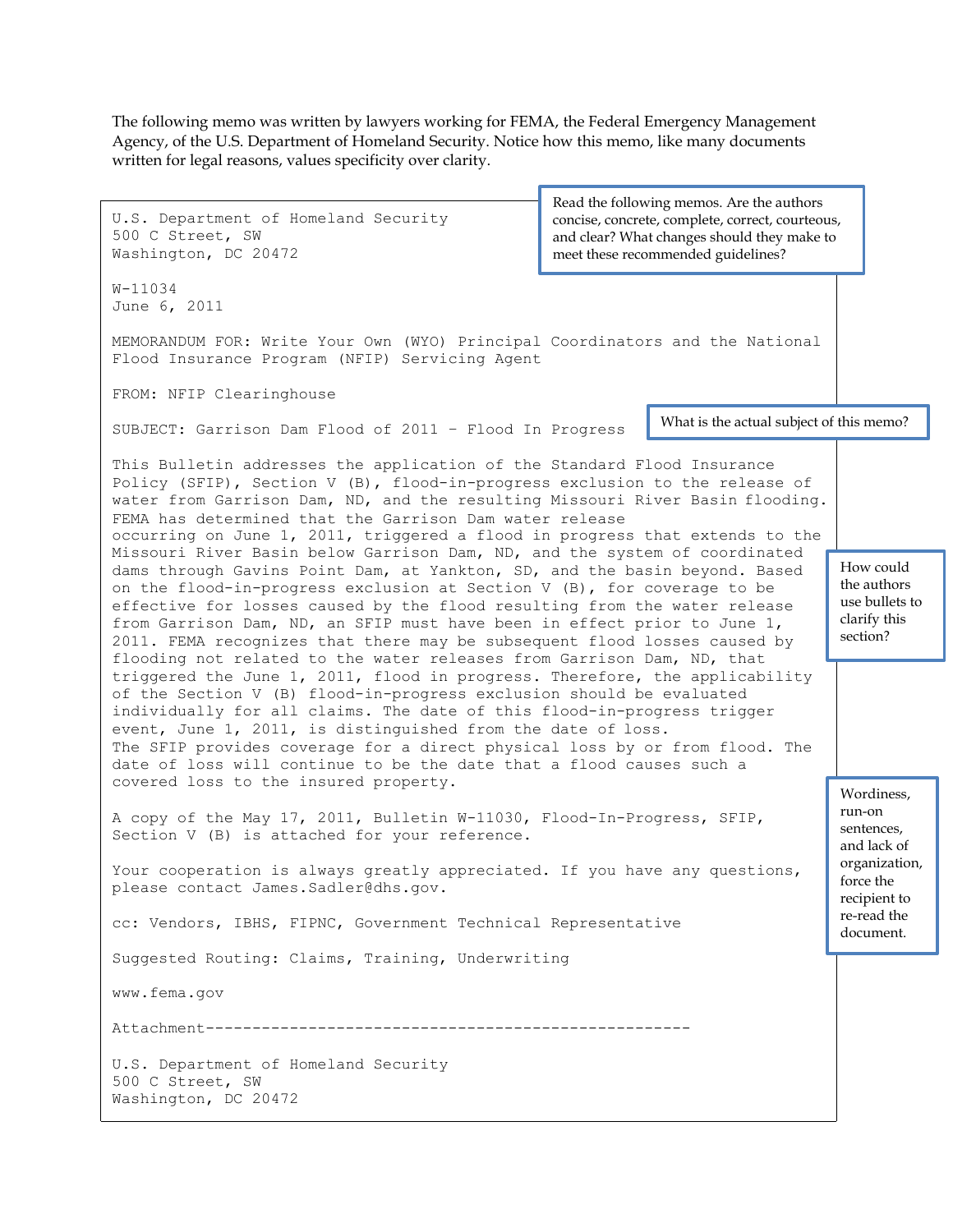W-11030 May 17, 2011 MEMORANDUM TO: Write Your Own (WYO) Principal Coordinators and the National Flood Insurance Program (NFIP) Servicing Agent FROM: Edward L. Connor Acting Federal Insurance and Mitigation Administrator SUBJECT: Flood-In-Progress, SFIP, Section V (B). This Bulletin provides guidance regarding the exclusion contained in the Standard Flood Insurance Policy (SFIP) Section V (B). (Dwelling Form, General Property Form, and Residential Condominium Building Association Policy). Section V (B). excludes from coverage a loss caused by a flood that is already in progress at the time and date the policy term begins or when coverage is added pursuant to the policyholder's request. The exclusion at Section V (B). specifically provides that: B. We do not insure a loss directly or indirectly caused by a flood that is already in progress at the time and date: 1. The policy term begins; or 2. Coverage is added at your request. Questions have been raised regarding what triggers the exclusion, and how to interpret the exclusion together with exceptions to the 30-day waiting period found at 44 C.F.R. § 61.11. The Section V (B) exclusion is triggered on the date and time of the flooding event as defined in the SFIP that causes the loss. Specifically, FEMA considers that Section V (B) is triggered by the earlier of the following situations: A. The community where the insured building is located first experiences a flood as defined in the SFIP, or B. The date and time of an event initiating a flood that causes damage, including but not limited to: i) a spillway is opened, ii) a levee is breached, iii) water is released from a dam, or iv) water escapes from the banks of a waterway (stream, river, creek, etc.). Flood-In-Progress, SFIP, Section V (B). May 17, 2011 Page 2 These situations are provided for illustrative purposes only and do not encompass all instances in which the Section V (B) exclusion is triggered. Individual losses will be evaluated on an individual basis. The Section V (B) exclusion is not limited to individual property, city, county, or parish boundaries. FEMA will apply the Section V (B) exclusion The author of this memo chose to divide the information into bulleted sections. Was this helpful? Replace the sentence, "Questions have been raised…" with the heading "Exclusions." Follow this heading with a bulleted list of the exclusions. What else can be removed from or added to the memo in order to provide the most concise message? Adding the word "Exclusions" would help the recipient determine the point of the memo.